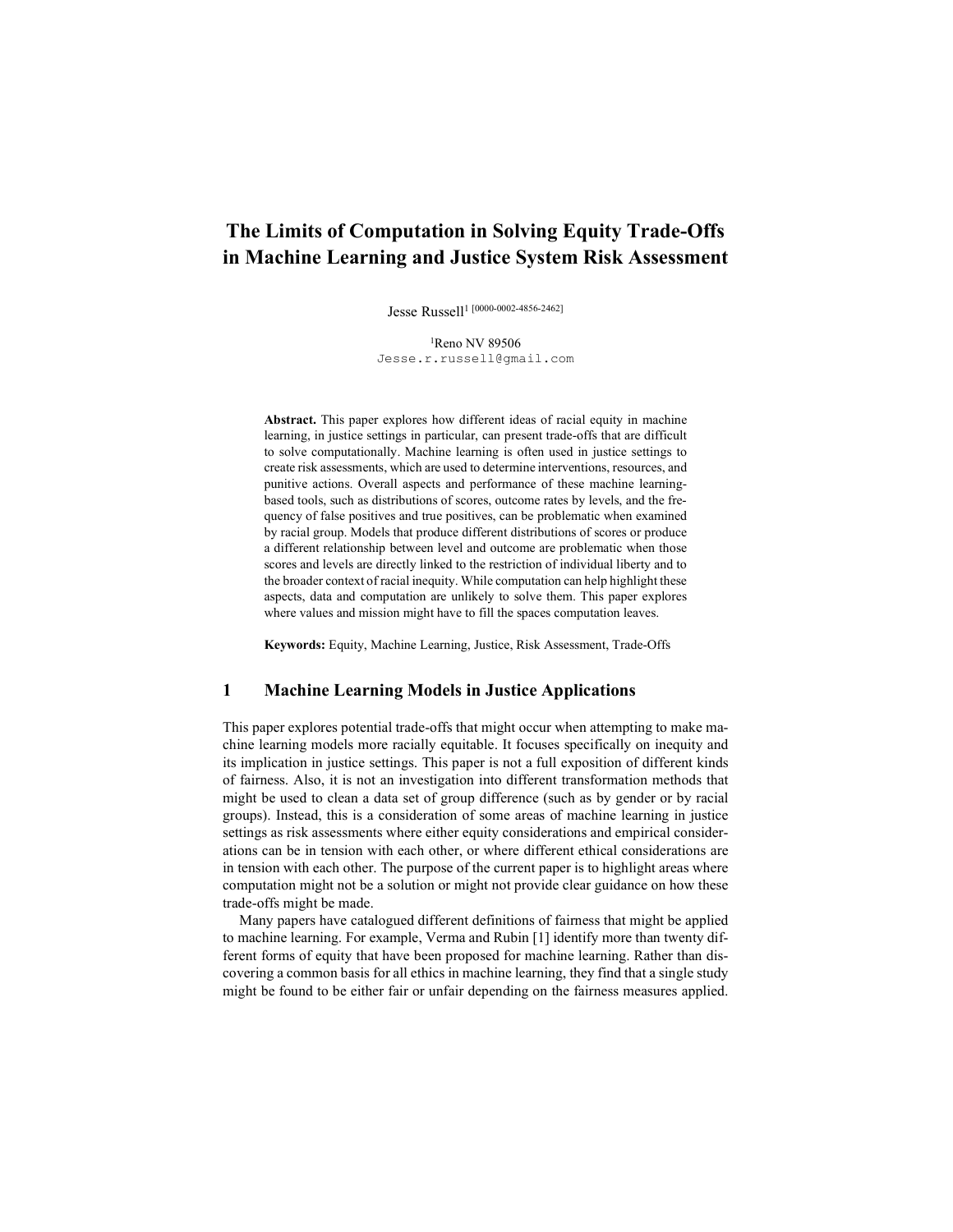Similarly, Corbett-Davies and Goel [2] identify three prominent measures of equity. These are a) protected attributes, like race, are not included in the model; b) performance, such as false positives, is equal across groups; and c) outcome rates by calculated risk are similar for different groups). Though prominent measures, Corbett-Davies and Goel find that these fairness concepts suffer from significant statistical limitations. While each of these three has appeal, it is not always possible to maximize all three simultaneously. In fact, the authors state that applying one of these fairness measures could make fairness of the model worse, not better.

Similarly, Berk et al. [3] point out the main tension with fairness measures – they often come at the cost of performance or accuracy. If the most accurate model is unfair, then anything that improves fairness will detract from accuracy. Berk, et al., find that "Except in trivial cases, it is impossible to maximize accuracy and fairness at the same time, and impossible simultaneously to satisfy all kinds of fairness" (p. 1, 2018). Fairness is often more normative than computational. There is no single measure of fairness that, once reached, a model can be said to have achieved fairness. Fairness as a normative value has to be negotiated with computational value and with business value in how it is applied in practice.

The question of fairness, particularly racial equity, is especially important in a justice context. The research literature has found that the justice system is inequitable over several dimensions. One study found that 60 percent of incarcerated people in the United States were Black and Hispanic [4]. Another found that Black people are 83 percent more likely to be arrested for marijuana compared to White people, despite similar rates of marijuana usage across racial groups [5]. Another study of 60 million state patrol stops found that Black drivers were stopped more often and the reasons for stopping Black drivers were less serious than the reasons for stopping White drivers [6]. Another study of youth used propensity scoring to conclude that race influenced the likelihood of detention intake, adjudication, and disposition, with Black youth receiving harsher treatment at each stage [7]. Another study of youth found that Black males received a higher likelihood of a formal adjudication, even after controlling for legal history and the details of the current offense. One group of researchers commented that, "The large racial disparity in incarceration is striking" [8]

The consequences of justice system involvement or penetration are markedly negative. One study [9] found people released from incarceration struggle in the labor market after their period of incarceration. Empirical results show that in the first full calendar year after release, only 55 percent have any reported earnings at all. Incarceration has also been shown [10] to raise the risk of divorce and separation and shown to reduce family financial resources. Research has indicated that incarceration leads to poorer health outcomes, financial strife, and impaired social standing [11].

Empirical research has found that for young people, any contact with the juvenile justice system can have negative impacts and cause twice the likelihood of being arrested as adults, compared to similar youth with similar behaviors who did not have contact with the juvenile justice system. The study found that controlling for other factors, incarcerated youth were 38 times as likely as other youth with equivalent backgrounds and self-reported offending histories to be sanctioned for crimes they committed as adults [12]. Another study [13] found that juvenile justice out of home placement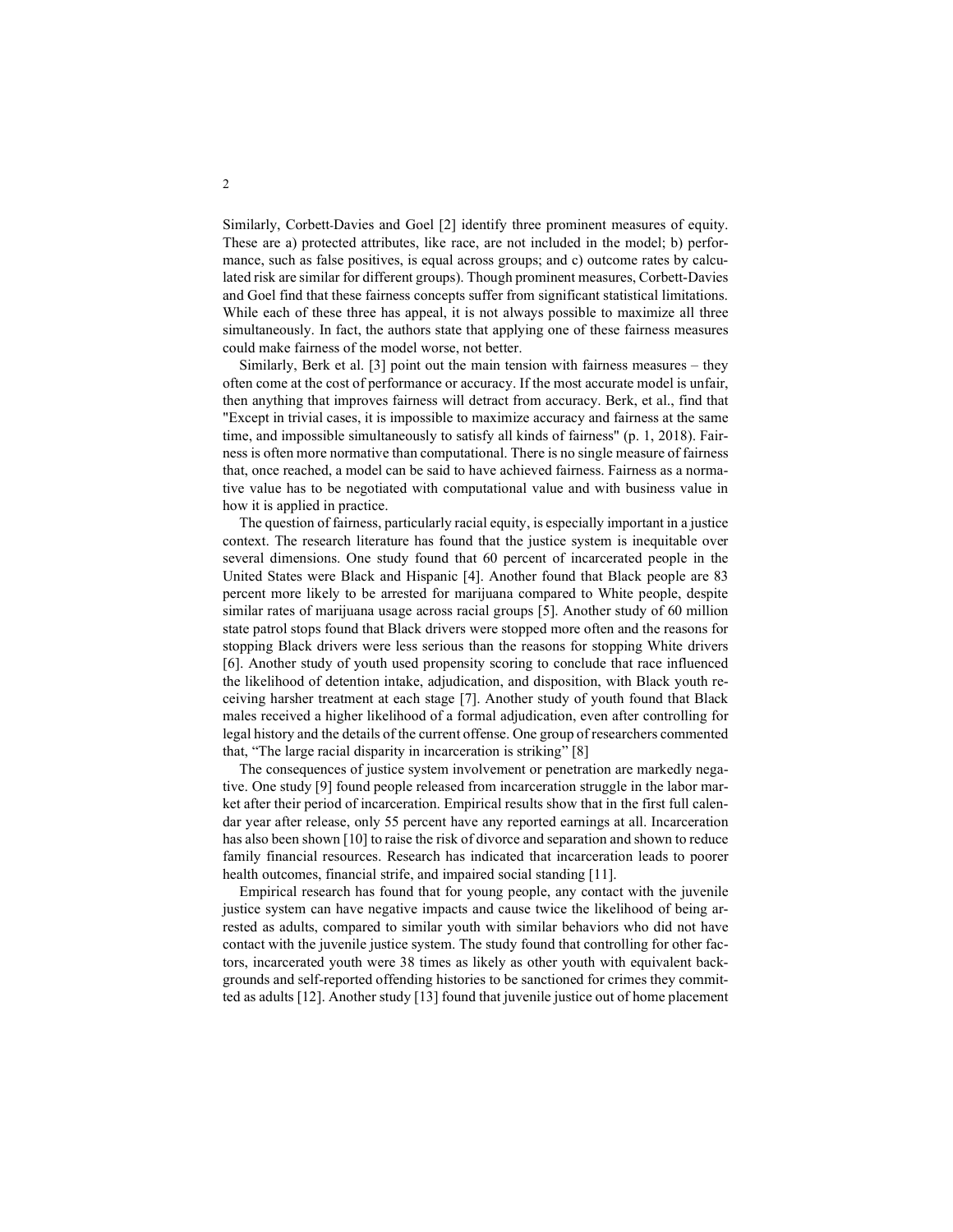was negatively related to the likelihood of high school graduation. They found that youth, once incarcerated, were unlikely to ever return to school. The study also found that juvenile incarceration increased the likelihood of adult incarceration. A study of 40,000 Florida youth found that those assessed as low risk and placed into a residential facility were rearrested more often than similar youth who were not placed and also more often than high risk youth who were not placed [14].

The potential for tension between data-driven accuracy and normative fairness can be magnified in a justice context where the consequences of accurate public safety decisions and fairness with a race-equity lens are especially momentous. This was highlighted by Corbett-Davies, et al. [15] in the context of justice and public safety. In a context in which the identification of true positives and the avoidance of false negatives can have a direct public safety consequence, they find that models that are more accurate (and thus promote public safety) are in tension with fairness. Changing the goals of machine learning or of justice risk modeling away from predictive accuracy to a more inclusive set of goals around fairness, leads to less accurate models and thus less public safety.

## 2 Nine Points of Tension

In this context, this paper considers nine points of tension that might occur in using machine learning to develop a risk assessment in a justice context. These points of tension do not offer easy solutions. They are not Gordian Knots waiting for a sword. Rather they are instances where data scientists must negotiate between the data and the computational space and the normative and values space. Some of these points of tension rest in demographic differences among those appearing the datasets used for developing a risk assessment using machine learning; others may be shaped by calibration choices made for the machine learning model, like where cut points are set or how class weights are set; and others are more about differences in rates of interventions rather than differences in statistical odds themselves, like differences in the likelihood of a probation sentence versus a confinement sentence. Further, while each of these points of tension represent something different, they often intersect with each other in practice. Some problems, like different base rates across racial groups of the outcome occurring can directly impact other things, like different likelihoods of getting a high score or a different likelihood of experiencing the outcome given a high score. It is precisely because these points of tension relate to each other that they are difficult to solve.

In justice systems, "risk assessments" are used to inform a variety of decision points. Which risk assessment tools and which decision points vary widely across jurisdiction, but some commonalities exist. Most risk assessments are applied at a current legal decision point, use information about the person's legal history along with other information gathered, and produce a predictive classification of a future legal event. The future legal event might be something like being charged with a new law violation, or something requiring a legal decision, like an arraignment or adjudication, or even disposition or sentencing. In other cases, the future legal event is not based on a new crime, but rather is based on compliance, like obeying probation rules, or for youths can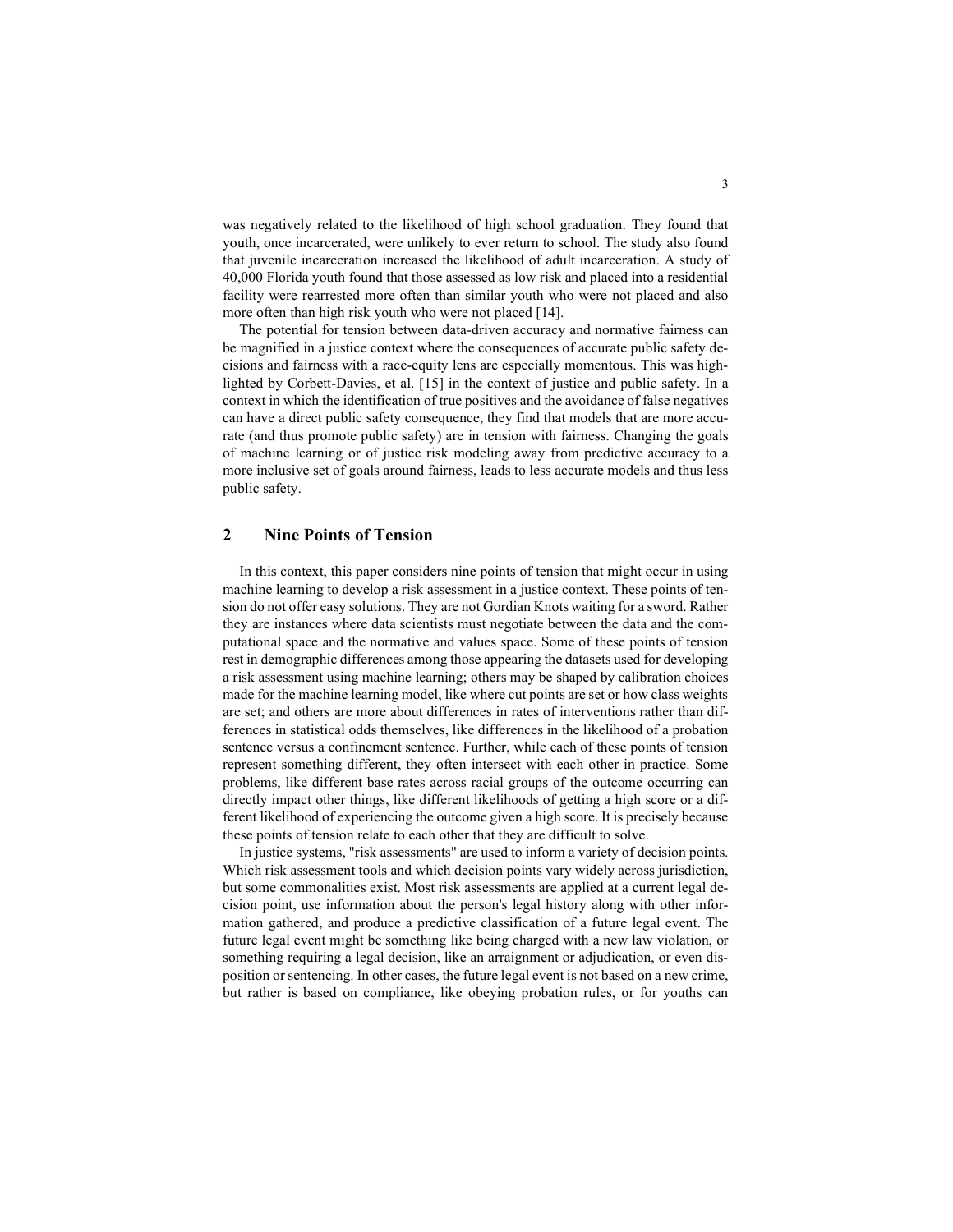include things like obeying parents. The time frame for these outcomes to occur also vary. They might be as short as a few days while waiting for a judge to make a ruling or could be over the course of two years while desistence is tracked.

Even with all the permutations of risk assessments they mostly operate in the same way. Some set of features are used to create a risk score and a risk level, and the score and the level shape the decisions of the justice system for the person being scored to either increase or decrease the person's penetration into the justice system.

#### 2.1 Similar likelihoods of getting any particular score? [11]

Should there be an expectation of similar likelihoods? Should it be a measure of risk model performance that it produces even score distributions (see Baird, et al. for a discussion of distributions as a measure [16]) across racial groups? Or should risk models be agnostic about likelihood differences if they are an attribute of the data? If a data scientist finds that the machine learning model is most accurate when there are large differences in score distributions across racial groups, should those differences be embraced? Or is it incumbent on model development to potentially sacrifice some accuracy in order to achieve more similar distributions? There is no computational solution to this question.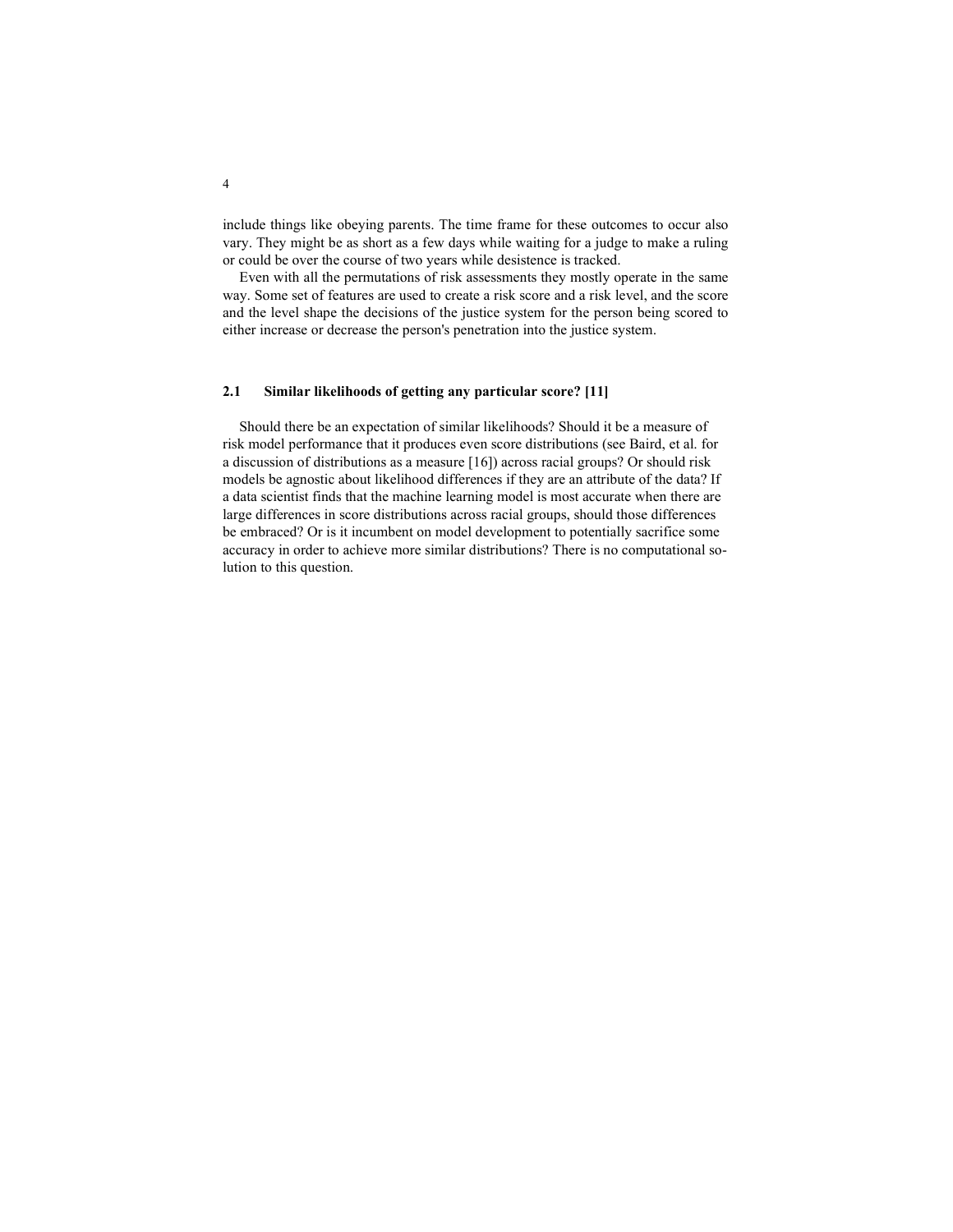

Fig. 1. Overall likelihoods of receiving a particular score might mask substantial differences by race. The example distribution in this graph shows that skews in opposite directions for racial groups can create overall distribution with no skew. Trying to un-skew either racial group could lead the overall distribution to be skewed.

## 2.2 Similar distribution of risk levels for each racial group? [12]

Even if the distribution across levels looks good overall, there can be huge differences in the distribution for each racial group. (See the COMPAS validation report for how distributions of risk levels care used [17].) In some ways this is the same conundrum as with scores, but there is a difference: different risk levels are directly tied to interventions (some supportive and some punitive). Where to establish cut points to separate the scores into something like high, moderate, and low can be informed by data, but cut points are more a facet of mission and values than of computation. Different cut points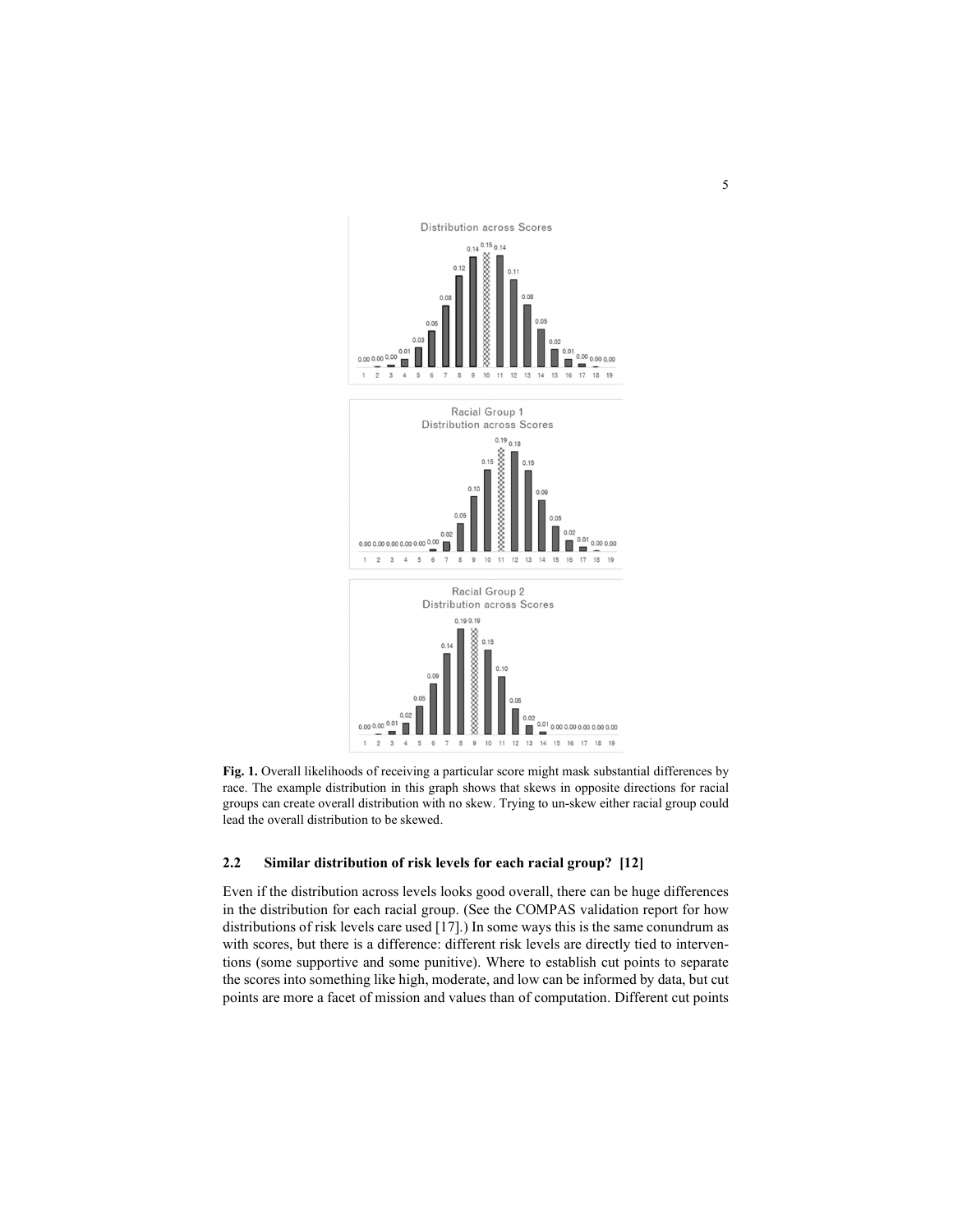might exacerbate the inequality in scores by creating groups that have a high level of racial homogeneity. Cut points that might create something like three even groups might mask differences by race. Or cut points based on maximizing outcome rates across the levels might also put more of one racial group into one level and more of another racial group into another. Looking at receiver operating characteristic statistics or F1 score might be useful for making cut points that help balance a confusion matrix, but they might not help make cut points that are free from racial imbalance.



Fig. 2. Overall likelihoods of receiving a particular level can appear to be relatively normal while different racial groups have non-normal distributions. The example in this graph shows one racial group with very few low scores and the other racial group with very few high level scores. Together, they represent a distribution with an even frequency of low and high levels scores.

#### 2.3 Similar likelihood of getting a high-risk score for each racial group?

What about similar likelihoods of getting classified as "high" which may mean out of home placement? (See Orbis Partners 2007 for an example of how a validation study considered proportions of each racial group classified into low, moderate, and high risk groups [18]). Looking at the proportion of all high-risk scores that are allocated to each racial group, it might be a goal to have this proportion match the proportion of different racial groups in the underlying population. But that might not be possible given the distribution of risk scores. If one group is disproportionately (compared to the population) assigned high risk scores, what are the consequences of practice? In many justice contexts, a high-risk label means out of home placement (such as detention, jail, prison). Can cut points be assigned without a consideration of the practice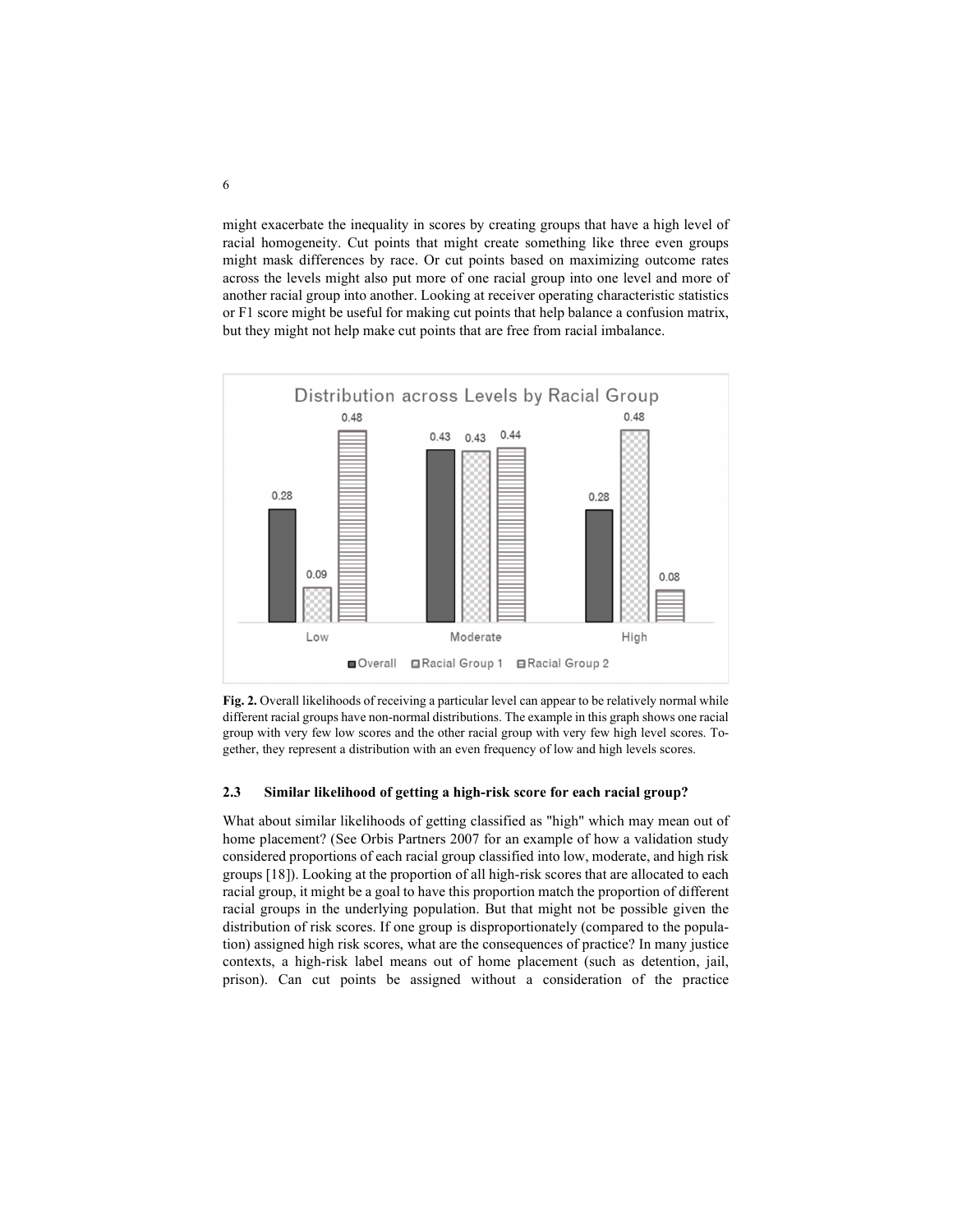consequences of how high-risk scores and out of home placements are distributed? This question has to be solved through goals and objectives; it cannot be solved computationally.



Fig. 3. Another perspective on the example distribution shown in Fig. 2 shows the proportion of all high risk scores going to one racial group. It is not only the conditional likelihood of a high score given that a person is a member of a particular racial group, it is the reciprocal conditional likelihood that a person is a member of the racial group given that they have a high score that matters.

## 2.4 Similar likelihoods of re-arrest across scores for each racial group?

Alternatively, equity could be framed not in terms of the distribution of scores or levels across racial groups but in terms of the likelihood of re-arrest across scores. (See the validation of the Y-LSI risk assessment for how re-arrest rates correspond to scores in similar and different ways across racial groups. [19]) The outcome rate could increase steadily across scores – meaning low scores were less likely to correspond to the outcome occurring and high scores corresponded more often to the outcome occurring. These stepwise increases might be an indicator that the risk model is functioning as it should: scores being a valid indicator of the outcome. But the overall distribution of the likelihood of the re-arrest outcome across scores might be distinctly different than the distribution for each racial group. In particular, the distribution for one group might be higher across all risk scores while the distribution for another group might be lower across all risk scores. This is common when the overall re-arrest rate is higher for one group than it is for another. In this case, the question is: should there be an expectation that every person have a similar chance of a re-arrest at a particular risk score regardless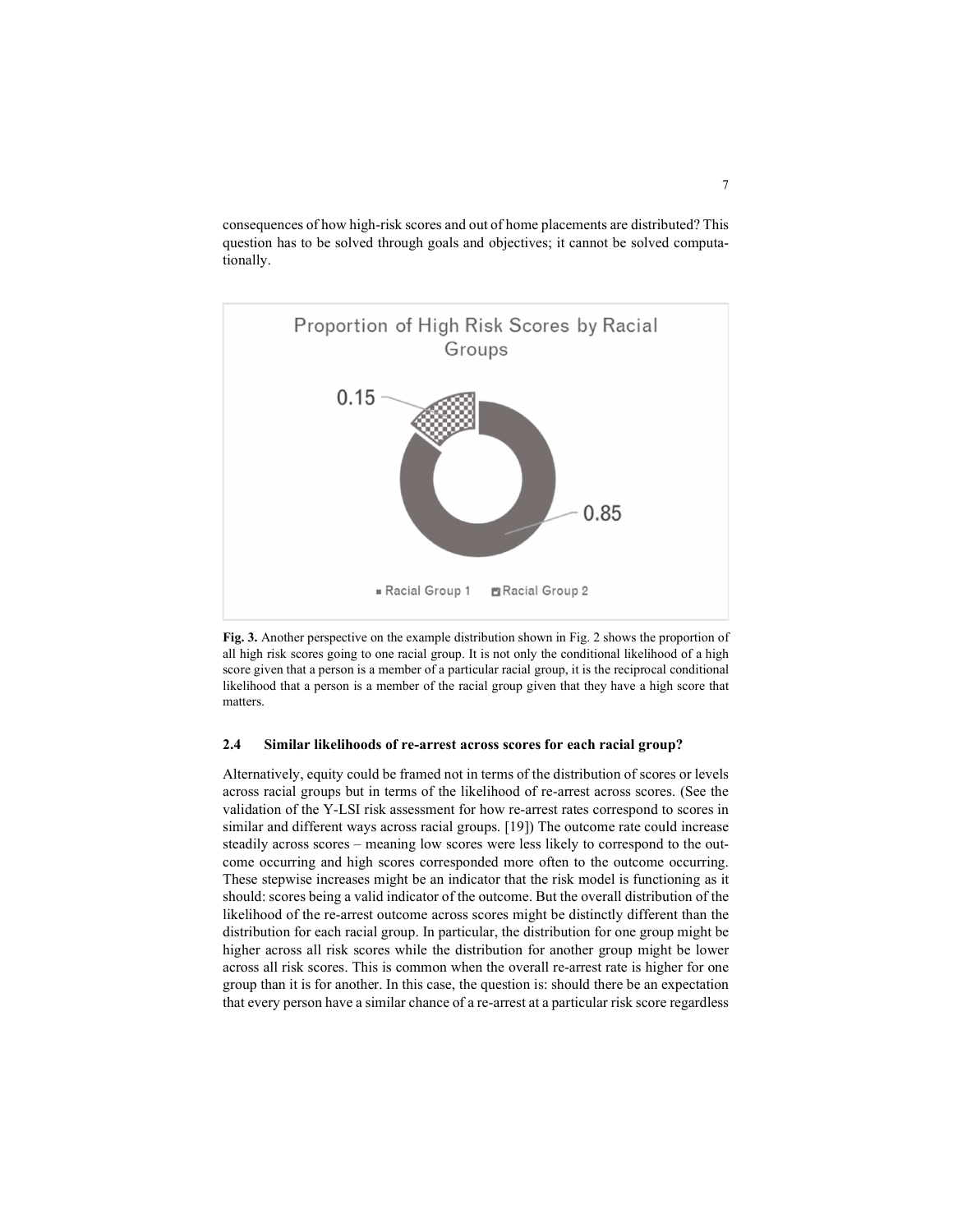of race? Is it a problem if a risk score means something different (like a higher likelihood of the outcome occurring) for one group than it does for another (like a lower likelihood of the outcome occurring)? Even if it were a goal, with different re-arrest rates occurring in the community, there may be no way to change the machine learning model in a way that creates a similar distribution for each racial group. The machine learning algorithm learns that re-arrest rates are higher in the community for one group and reflects that fact in the result. But just because it is the statistical result, does not mean it upholds values around equity.



Fig. 4. Again, overall distributions, this time representing the likelihood of experiencing the outcome given a particular risk score, can obscure differences between racial groups. In the example distribution in this graph, it is clear that the overall distribution does not highlight the fact that one racial group experiences the outcome at a very low rate with high risk scores while the other racial group experiences the outcome much more often.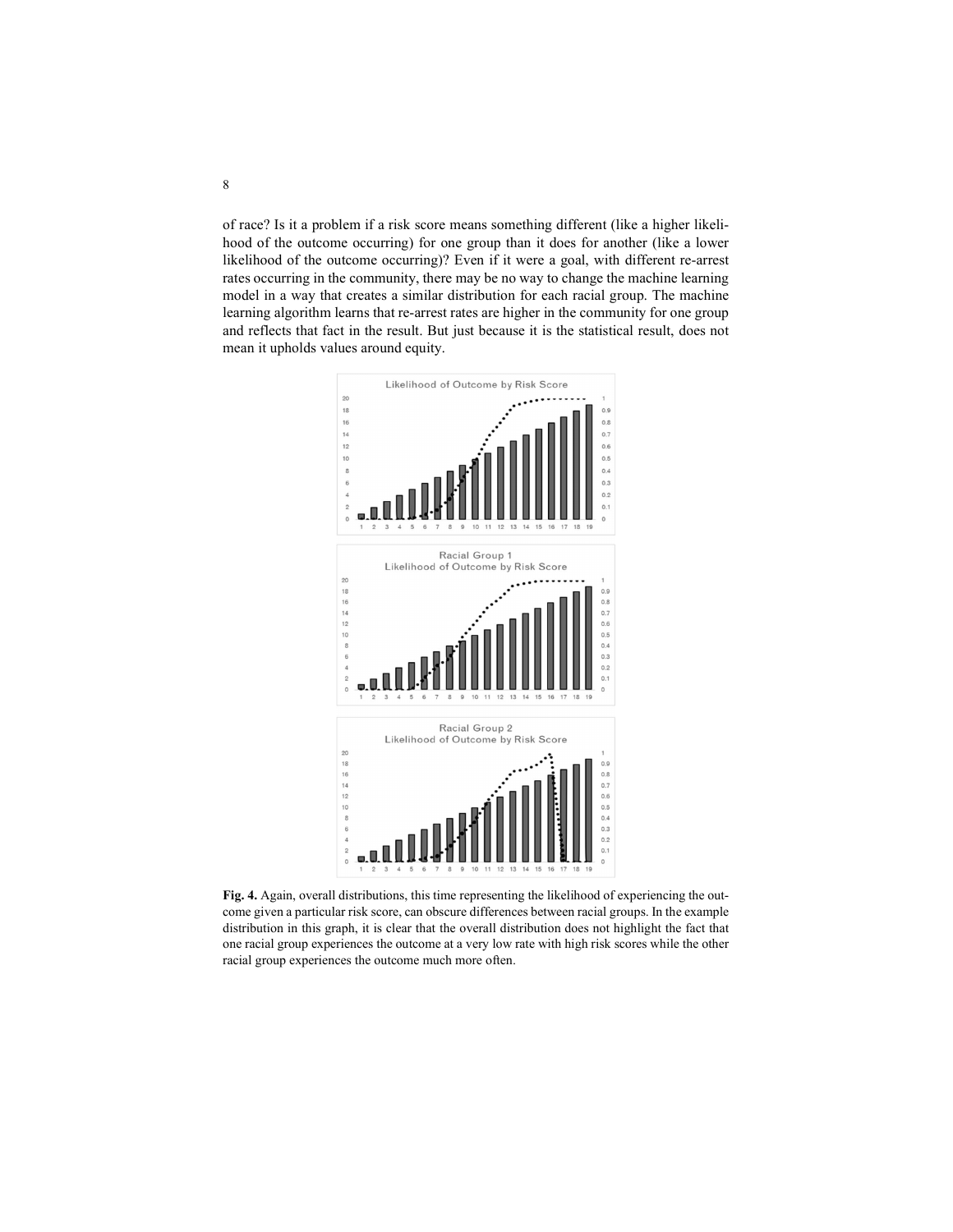### 2.5 Similar likelihood of experiencing outcome by risk level for each racial group?

A similar dynamic occurs with outcome rates by risk level. (See the validation study of the Riverside Pretrial Risk Assessment Tool for how validation efforts can examine risk level distributions by race. [20]) They may look like a reasonable distribution overall, but clearly dissimilar outcome rates by level for each racial group might be present. Again, the question is a normative one: Should there be an expectation of similar likelihoods of the re-arrest outcome for each racial group across each risk level? Should what a risk level represents (lower, moderate, and higher likelihoods of the outcome occurring) be the same for every person, regardless of race? Should the label "high risk" consistently imply the same risk, regardless of race?



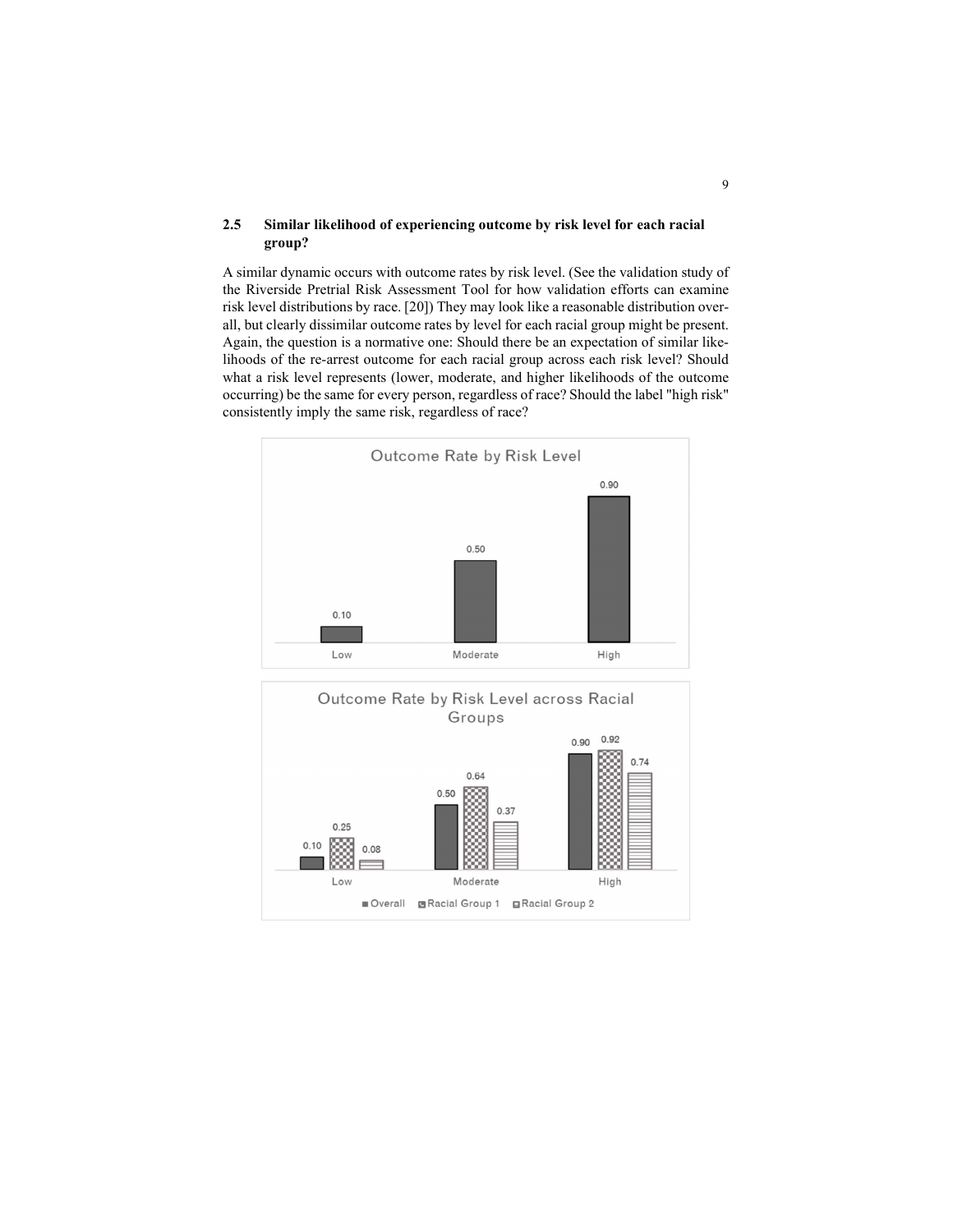Fig. 5. In these graphs, the disjuncture between the overall rates and the racial group rates is marked. A step-wise increase in outcomes by risk level appear to offer good discrimination and separation by level. For practical purposes, those with high risk scores experience the outcome much more often than those with moderate risk scores. And those with low risk scores experience the outcome less often than those with moderate risk scores. However, the step-wise increase over the levels is much steeper for one group than the other. The outcome rate at high risk for one group is similar to the outcome rate at moderate risk for the other group.

#### 2.6 Similar distributions of scores versus similar outcome rates by score?

A different question asks about characteristics of the distributions across scores by race as a tradeoff for characteristics of the likelihood of the outcome occurring by risk score and by race. There is generally a tradeoff where a more similar distribution of scores might mean a greater difference in outcome rates by level for different racial groups. Google Research provides a good tool for demonstrating the tradeoff at https://research.google.com/bigpicture/attacking-discrimination-in-ml/. Or more similar outcome rates by score might go with greater differences in the distribution of scores. How should it be decided which is more important: an even likelihood of getting a particular score, or an even likelihood of a re-arrest for a particular score? When the base rate of experiencing the outcome is different across racial groups, this tradeoff may be intractable. In a justice environment, this tradeoff can take on a different significance. In a context in which one group has experienced a long history of over-policing and overincarceration, and where one group faces structural and institutional biases across the life course, and one in which negative justice outcomes are experienced more often by one group, is fairness achieved by saying that high risk relates to similar outcome rates across racial groups?

#### 2.7 AUC and false positives as measures of performance across racial groups?

A different consideration for equity might consider whether the risk model performs similarly for each racial group. (For example, the validation study of Kentucky's Public Safety Assessment considers AUCs overall and by race. [21]) The area under the curve (AUC) overall and the AUC by racial group might look even, but the risk model might produce more of one kind of error for one group while the other has more of a different kind of error [22]. In particular, even with similar AUCs, one group might experience more false positives than another group. False positives in this context can be enormously negative. Over-intervening for an arrested youth, especially punitive interventions and ones that restrict a person's liberty, can have devastating outcomes. Mistakenly sending a youth to an out of home placement, a youth who was actually unlikely to be re-arrested, can severely disrupt their development, life path, family, and community. Trying to create a risk model that produces similar false positive rates can be difficult when initial referral rates are different across racial groups and re-arrest rates in the community are different. Even if the data the machine learning is based on minimizes errors in a way that creates an imbalance in false positive rates, are communities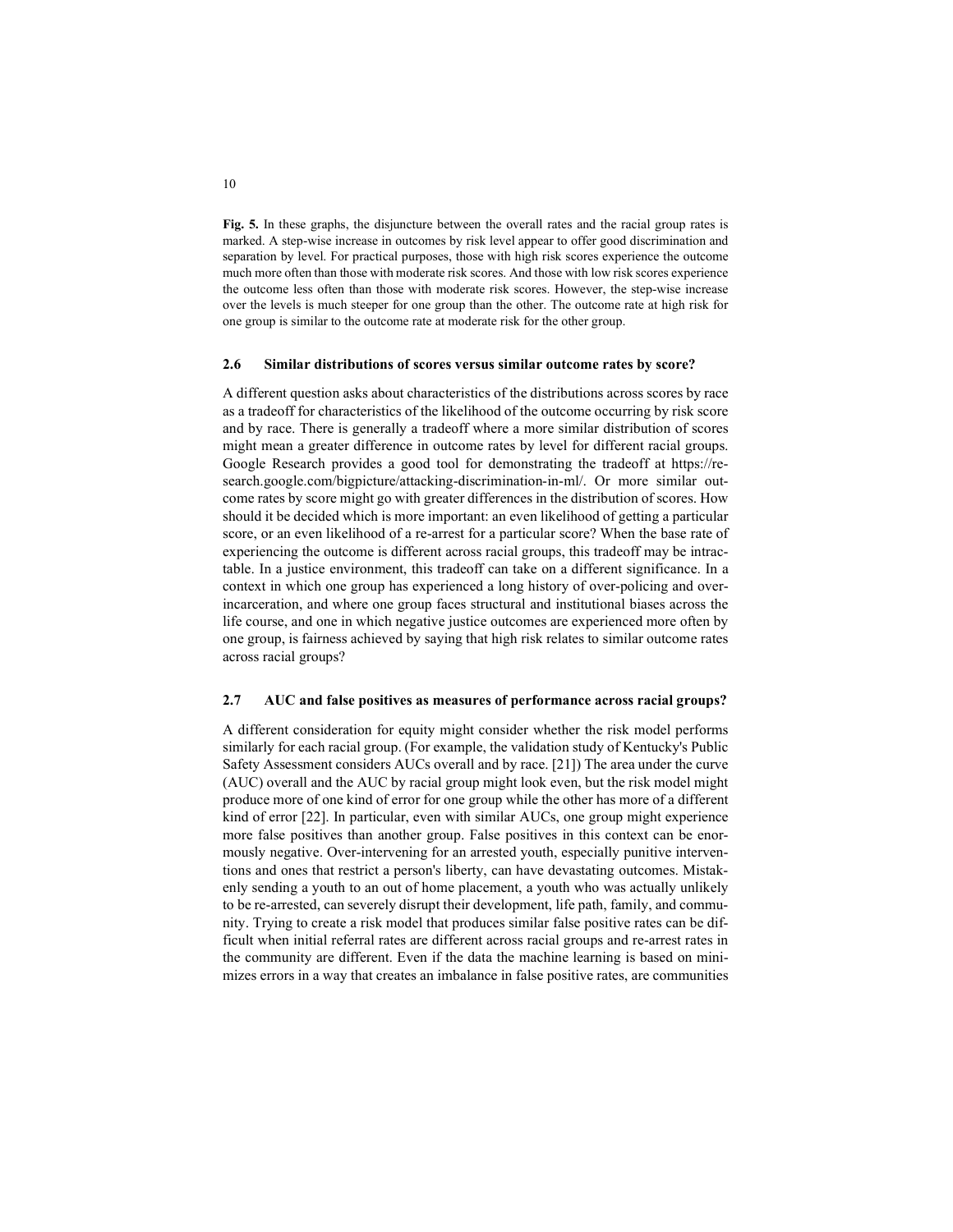ready to embrace a risk tool that mistakenly sends youths to out of home placement for one race more often than for another?

On the other hand, false positives might be made to be equal across groups, but only by sacrificing overall performance, or by significantly skewing the distribution across scores and levels for each racial group.

The question might not even be about equal false positive rates. False positives might not just need to be equal, but in a world of structural inequality in justice system involvement, false positives might actually be a greater cost for one group than for a more privileged group. In a justice system that can be defined by its structural inequality and over representation of Black/African American youth, how can a false positive be quantified?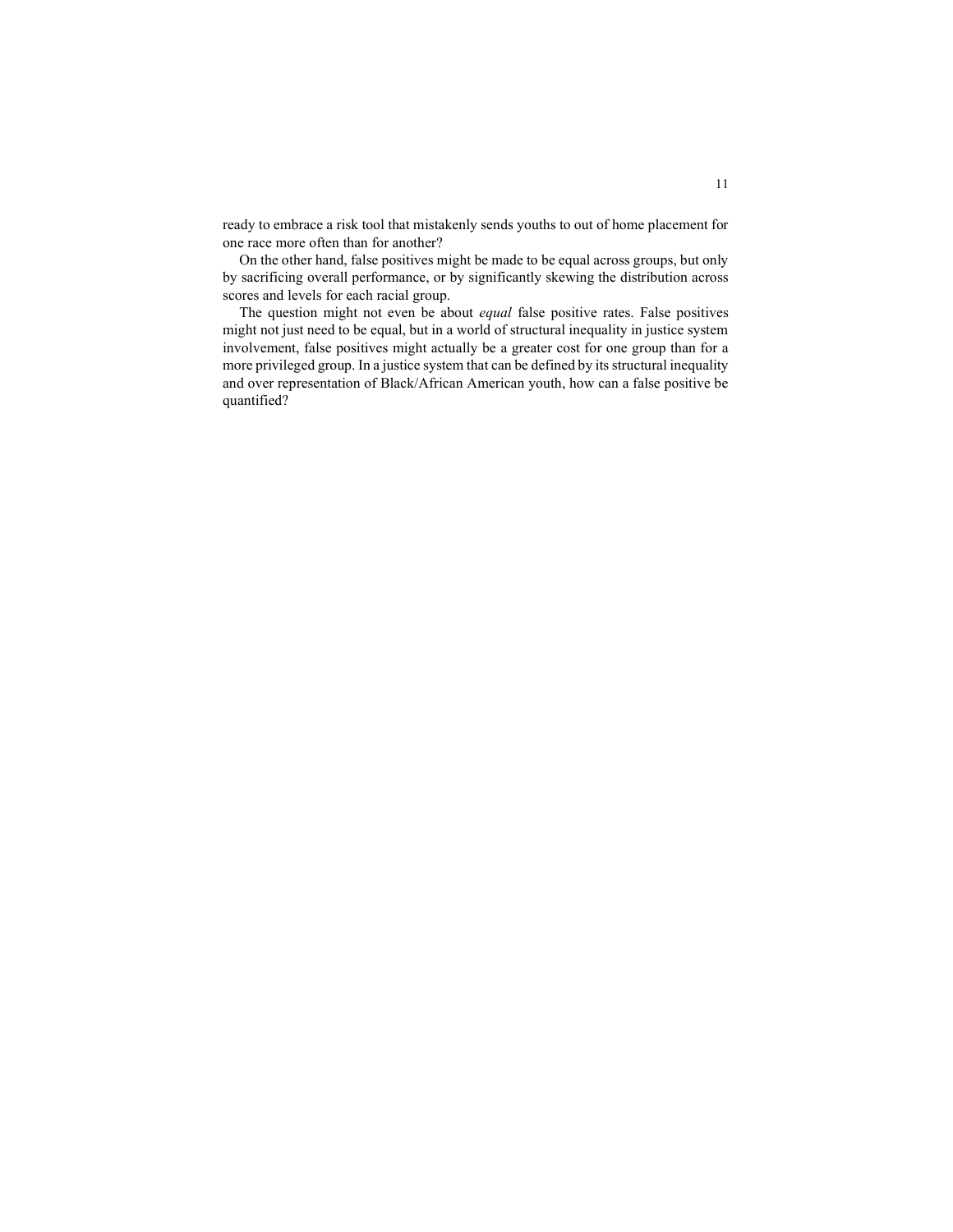



Fig. 6. Overall accuracy, measured by a common metric like the AUC, can be similar for different groups while underlying statistics are different for different racial groups. For the example measures in this graph, it can be seen that while AUC scores are similar overall, only looking at the aggregate accuracy score misses important difference in the kinds of errors each group experiences. Here, one group experiences many more false positives than false negatives while the other experiences many more false negatives than false positives. In a justice context, either false positives or false negatives might be considered more costly to system goals. And for individuals in the justice system, experiencing a false negative is much different from experiencing a false positive.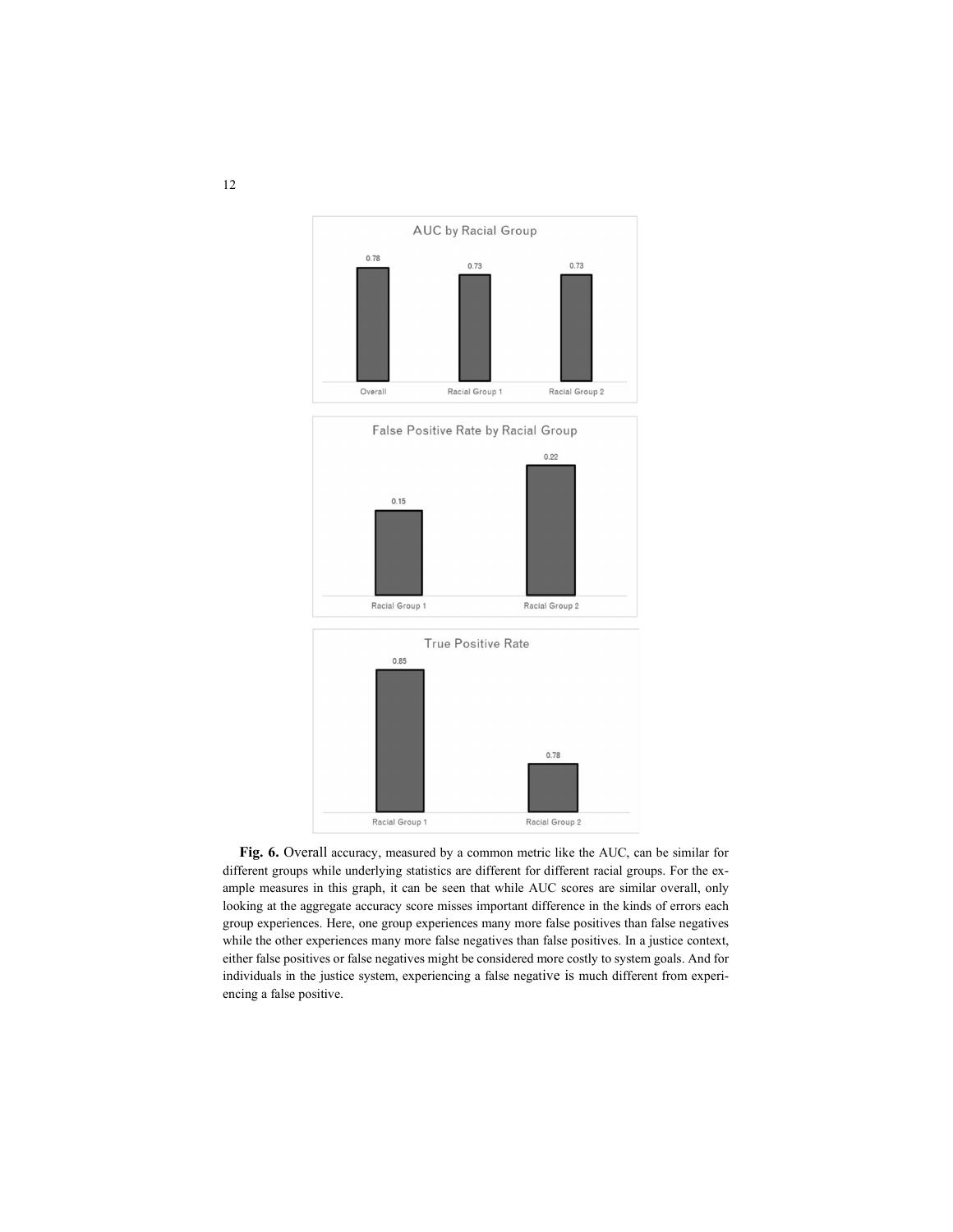#### 2.8 Feature selection and structural inequality?

Part of the underlying structure of machine learning in a justice context is that machine learning for feature selection for creating a risk model often selects risk items that correlate both with outcome and with race. For example, the Missouri Juvenile Risk Assessment includes the item "Parental History of Incarceration." [23] Since incarceration is experienced at higher rates by Black people than for White people, this item is likely to correlate with race. Even if it is a useful feature in the predictive model, it is probably a proxy indicator of race. This item acts to port structural racial bias in incarceration into how youths are scored into low, moderate, and high risk.

Or, a youth's legal history (maybe counted as the number of past referrals, or the number of past charges, or number of past adjudications) might be a useful feature for the risk model, but it is also likely related to race in many communities. Arrest rates in some communities are connected to structural inequalities. Things like housing, economic development, health, schools, or policing and patrol patterns can all be part of a larger set of structural inequalities that influence who is most likely to be arrested. Given those structural factors, it is common for Black/African American youth to be re-arrested more than others. In this case, features that help a risk model's accuracy can inadvertently be bringing those structural inequalities into the risk model. Even without implicit bias or intentional racism, the factors chosen for the risk model can bring prejudice bias into the model.

This presents a puzzle for the data scientist. One option is to try to strip the features of their racial relationships. Different procedures exist to try to create unbiased proxy variables. But in a context in which all potential variables have a racial element, these procedures do not solve the underlying problem. Another option is to search for different features that are not correlated with race. Again, this can be difficult or impossible. Since the likelihood of the outcome is correlated with race, anything correlated with the likelihood of the outcome occurring is also going to be correlated with race. Even finding features that have lower correlations with race might be difficult, and they might also be less predictive of the outcome. It is indefensible to tell an impacted community that a risk tool must be unfair because structural inequality in the community says it must be.

### 2.9 Intersection of "high risk and race in out of home placement decision making

Risk assessments in justice practice generally help inform decision-making while leaving wide latitude for discretion in place. Probation officers, prosecutors, court staff, and judges often use risk assessment outputs as one piece of information among others. While often matching the realities of practice and even of the law, it does allow for implicit bias to become part of the decision making. In particular, the "high risk" designation might have different impacts for different racial groups. Research has shown that Black/African American youth are seen as more threatening, larger, and older. And Black/African American youth might come into the justice system with fewer supports [24]. In practice, this means that discretionary decisions about out-of-home placement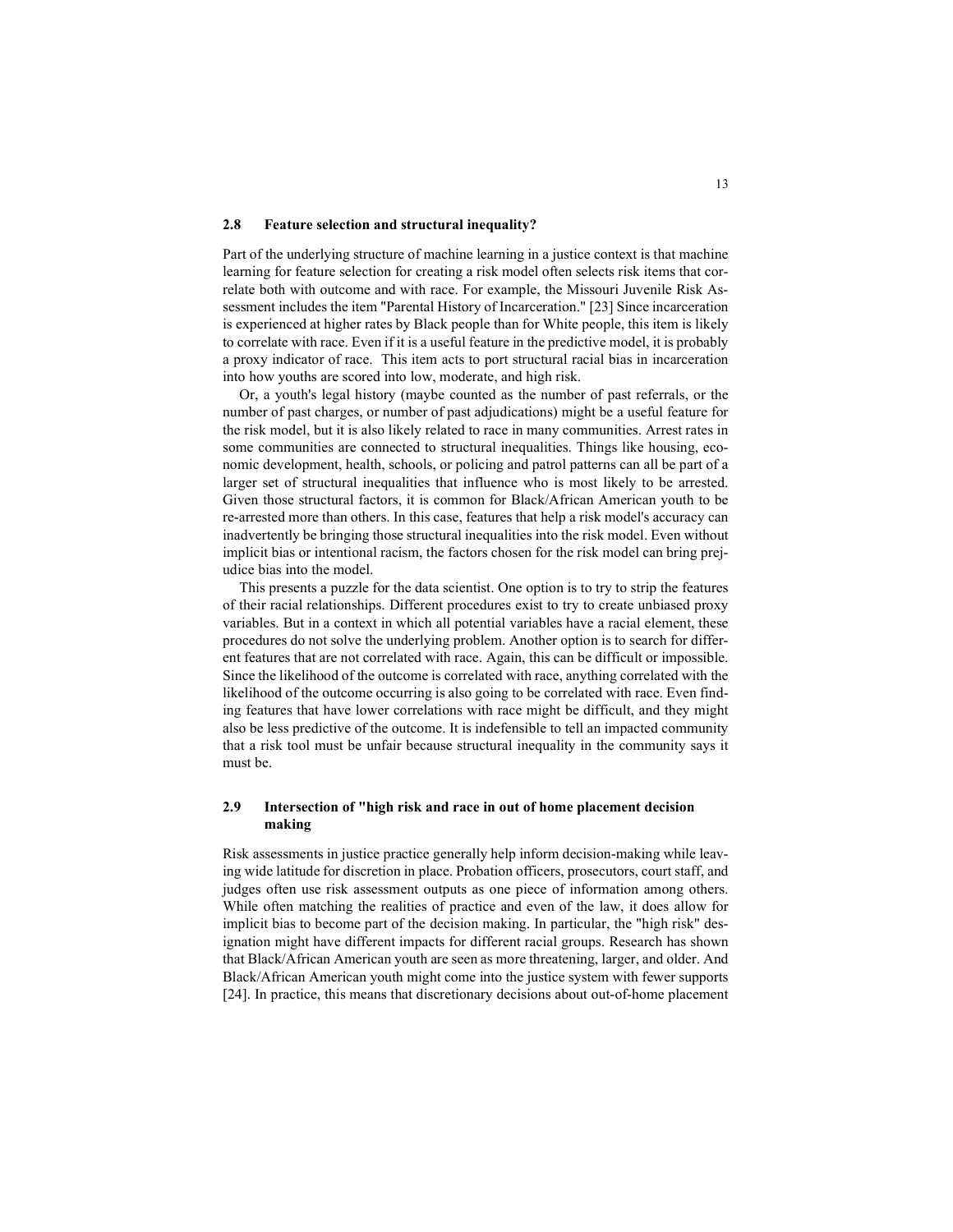for youth with high risk scores, might lead to a higher proportion of Black/African American youth being sent to a facility. No matter how data-driven the model is, how thorough the data science, how insightful the machine learning is, the model can intersect with bias when it is applied in practice. This is especially a problem given the negative outcomes associated with out of home placement.

## 3 Conclusion

In the end, there are three facts in the community that are transmitted through the data and into the risk mode. One is that different racial groups experience a given outcome (such as re-arrest) significantly more or less often than others. The second is that features that are useful for predictive accuracy tend to be correlated with one racial group. And the third is that these differences (in outcomes and in feature relationships) are related to historical and structural inequalities in the community. In this context, there can be no computational solution to inequality. Any solution will have to be based in the normative values of impacted communities, stakeholders, people who are part of the justice system, and leadership. Further, there is likely no one solution to the tangle of competing values. Maximizing any one dimension of fairness will have to come at the sacrifice of another aspect of fairness and at a cost to accuracy. In a context in which lack of fairness and accuracy have potentially disastrous outcomes for individuals and communities, these trade-offs must belong to a wide coalition of impacted people, communities, stakeholders, people from the justice system (such as probation officers), the courts (such as prosecutors or judges), and from administrative, political, and community leadership.

In the justice environment, machine learning and machine learning based risk assessments are an increasing point of conflict. Machine learning and machine learning risk assessments often belong to the vendors who develop them. And these vendors sometimes avoid the topic of racial bias entirely. Some, like Equivalent (previously Northpointe) do not share any details of how their tools are created, validated, or relate to racial bias. And when others do publish results of predictive validity testing, there is often no consideration of race. [25]

The critiques of these tools often come from the people and communities most impacted by them, community advocates, and academics. These people and communities see machine learning and machine learning based risk assessments as an embodiment of structural racism that should be removed from the justice system. Commentary is often absolutist, like the statement that "there is no way to develop a system that can predict or identify "criminality" that is not racially biased — because the category of 'criminality' itself is racially biased." [26]

While there is no agreed upon perspective on machine learning fairness in justice settings, a reconciliation is unlikely. As long as there is no clear space where both structural racism and machine learning can exist, machine learning in justice systems will be problematic. As some look to computation and better machine learning models as the solution to inequity in justice systems, others see the use of data, computation, and machine learning efforts as a rationalization and a veil for inequity.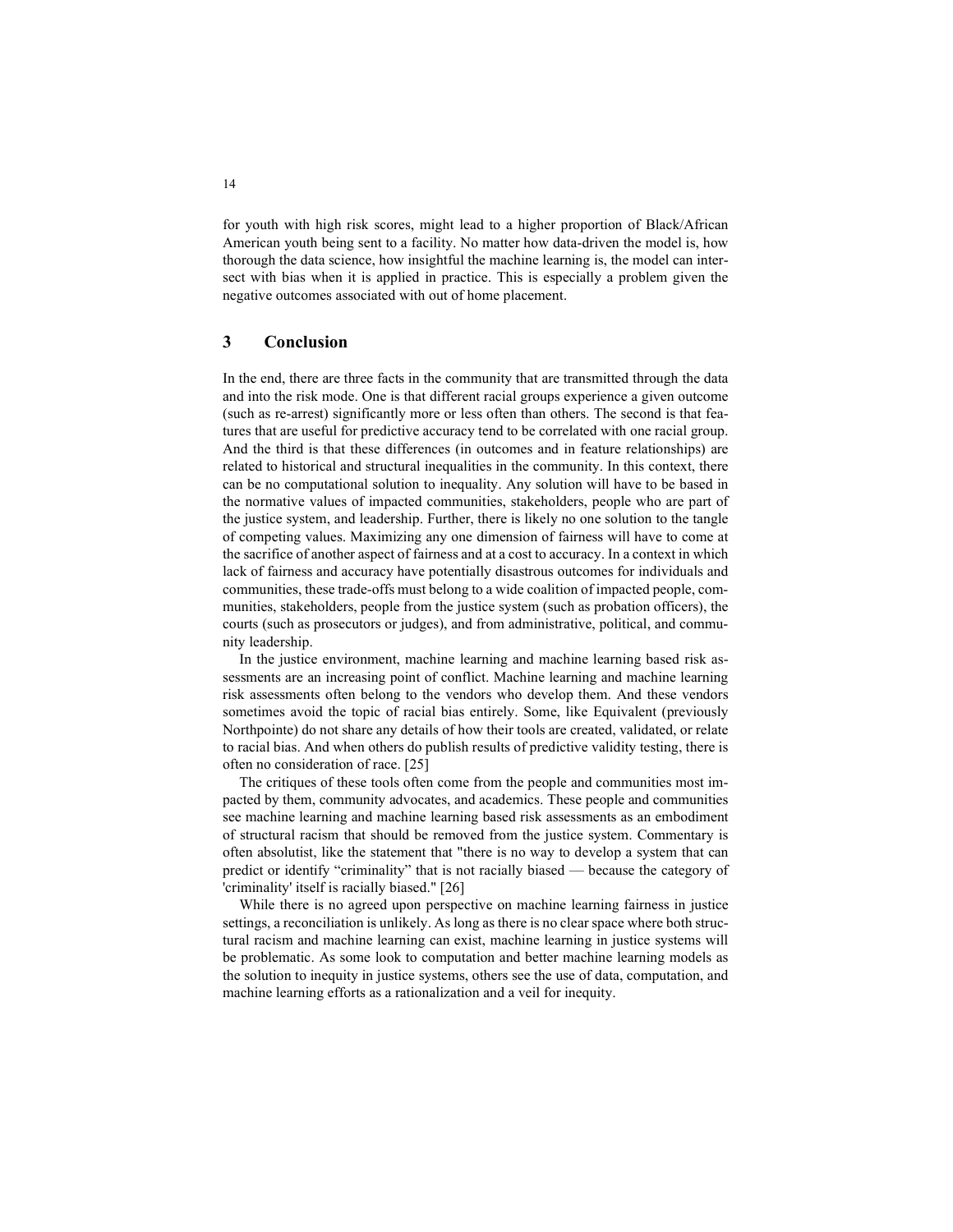The solution to the tensions might have as much to do with how machine learning models are used in practice, as it does the development and validation of machine learning tools. Inasmuch as machine learning risk assessments are used to target punishments, to assign negative consequences, and to restrict the liberty of people in the system, then risk assessments will continue to face these tensions. But if risk assessments were used to allocate resources, support positive development for people in the system, and to elevate community partners and interventions, then much of the tension is released. In this way, machine learning in justice contexts could potentially shift from anticlassification to antisubordination, though this would represent a major practice change for most justice agencies. [27]

Further, if the factors that predict future outcomes like re-arrest, are seen being borne solely by the individual being assessed, then the model misses the ecological aspects of what drives justice system involvement. A consideration of things like a history of housing discrimination, underperforming schools, and high levels of involvement in child welfare might be missed when the models are focused on individual behaviors. As Barabas, et al, [28] suggest, the underlying drivers of crime might be systemic as much as individualistic. An ecological view of justice system involvement might be the best way for machine learning to be a part of the justice system ethics conversation.

#### References

- 1. Verma, S., Rubin, J.: Fairness definitions explained. In: 2018 IEEE/ACM International Workshop on Software Fairness (FairWare), 1-7. IEEE (2018).
- 2. Corbett-Davies, S., Goel, S.: The measure and mismeasure of fairness: A critical review of fair machine learning. arXiv preprint, arXiv:1808.00023 (2018).
- 3. Berk, R., Heidari, H., Jabbari, S., Kearns, M., Roth, A.: Fairness in criminal justice risk assessments: The state of the art. Sociological Methods & Research, 1-42 (2018). Maguire, K. (Ed.): Sourcebook of Criminal Justice Statistics Online. Albany, NY: University at Albany, Hindelang Criminal Justice Research Center (2013).
- 4. Ojmarrh, M., M.S. Caudy.: Examining racial disparities in drug arrests. Justice Quarterly, 2, 288–313 (2013).
- 5. Pierson, E., Simoiu, C., Overgoor, J., Corbett-Davies, S., Jenson, D., Shoemaker, A., Ramachandran, V., Barghouty, P., Phillips, C., Shroff, R., Goel, S.: A large-scale analysis of racial disparities in police stops across the United States. Nature Human Behaviour, 1-10 (2020).
- 6. Peck, J. H., Jennings, W. G.: A critical examination of "being Black" in the juvenile justice system. Law and Human Behavior 40(3), 219-232 (2016).
- 7. Evangelist, M., Ryan, J. P., Victor, B. G., Moore, A., Perron, B. E.: Disparities at adjudication in the juvenile justice system: An ex-amination of race, gender, and age. Social Work Research 41(4), 199-212 (2017).
- 8. Looney, A., Turner, N.: Work and opportunity before and after incarceration. DC: Brookings Institution, Washington (2018).
- 9. Wildeman, C., Western, B.: Incarceration in fragile families. The Future of Children 20, 157-177 (2010).
- 10. Porter, L. C.: Incarceration and post-release health behavior. Journal of Health and Social Behavior 55(2), 234-249 (2014).